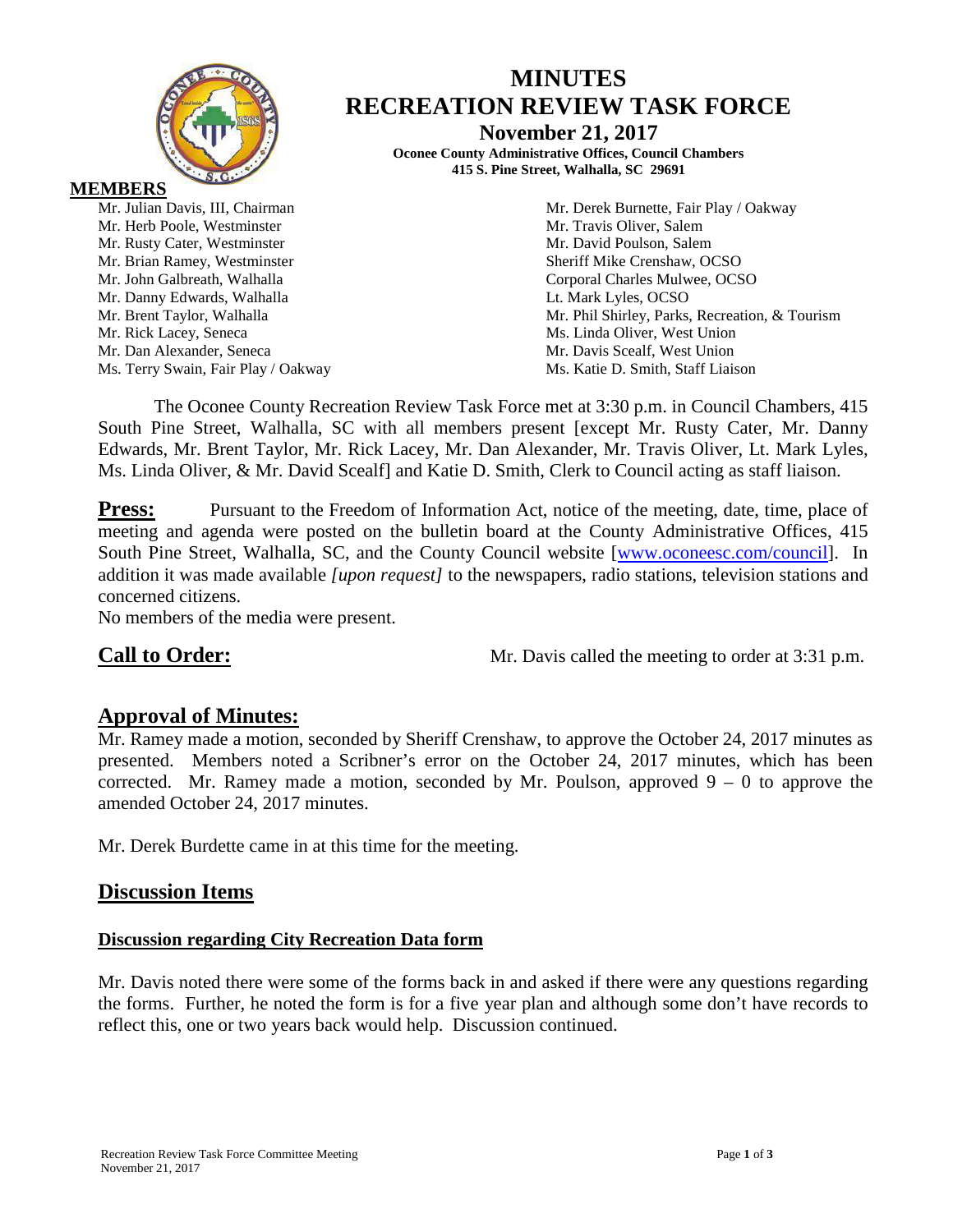# **Continued Discussion regarding Budget**

Mr. Davis noted the goal of the budget is get a clear picture of what recreation is costing each of the cities and the County. He further noted there was not a true understanding from a Council perspective of what the cities, city residents, and county residents pay. Discussion continued.

## **Discussion regarding Recreation / Tourism impact on Cities**

Mr. Davis asked each member to give an overview of what draws residents into their areas.

Discussion followed from representatives from each city with various opinions expressed, to include but not limited to:

#### **Fair Play Youth Center**

- Location
- Recreation

#### **Westminster**

- Recreation
- Music Centre
- Apple Festival / Mayberry Days
- Chau Ram park [closed during winter months]
- School events
- Church events

#### **Salem**

- Uses DAR, which is in Tamassee
- Challenging to get people to the city of Salem

#### **Walhalla**

- Recreation
- Oktoberfest
- Mayfeast

Discussion continued.

Mr. Brent Taylor came in at this time for the meeting.

### **Discussion regarding Oconee County PRT tourism impact – Mr. Phil Shirley**

Mr. Phil Shirley, Parks, Recreation & Tourism [PRT] Director, addressed the members of the task force using a PowerPoint presentation [copy filed with these minutes] highlight the following:

- County Parks [Chau Ram, High Falls, South Cove] Tourism
- Resource Management Product Development
- -

Discussion continued to include but not limited to:

- Countywide recreation Recreation Recreation is important
- 
- Fund any type of recreation would not be a loss
- 
- 
- Budget Tournaments
	- ATAX funds
- Hospitality fund Growth in cities & County